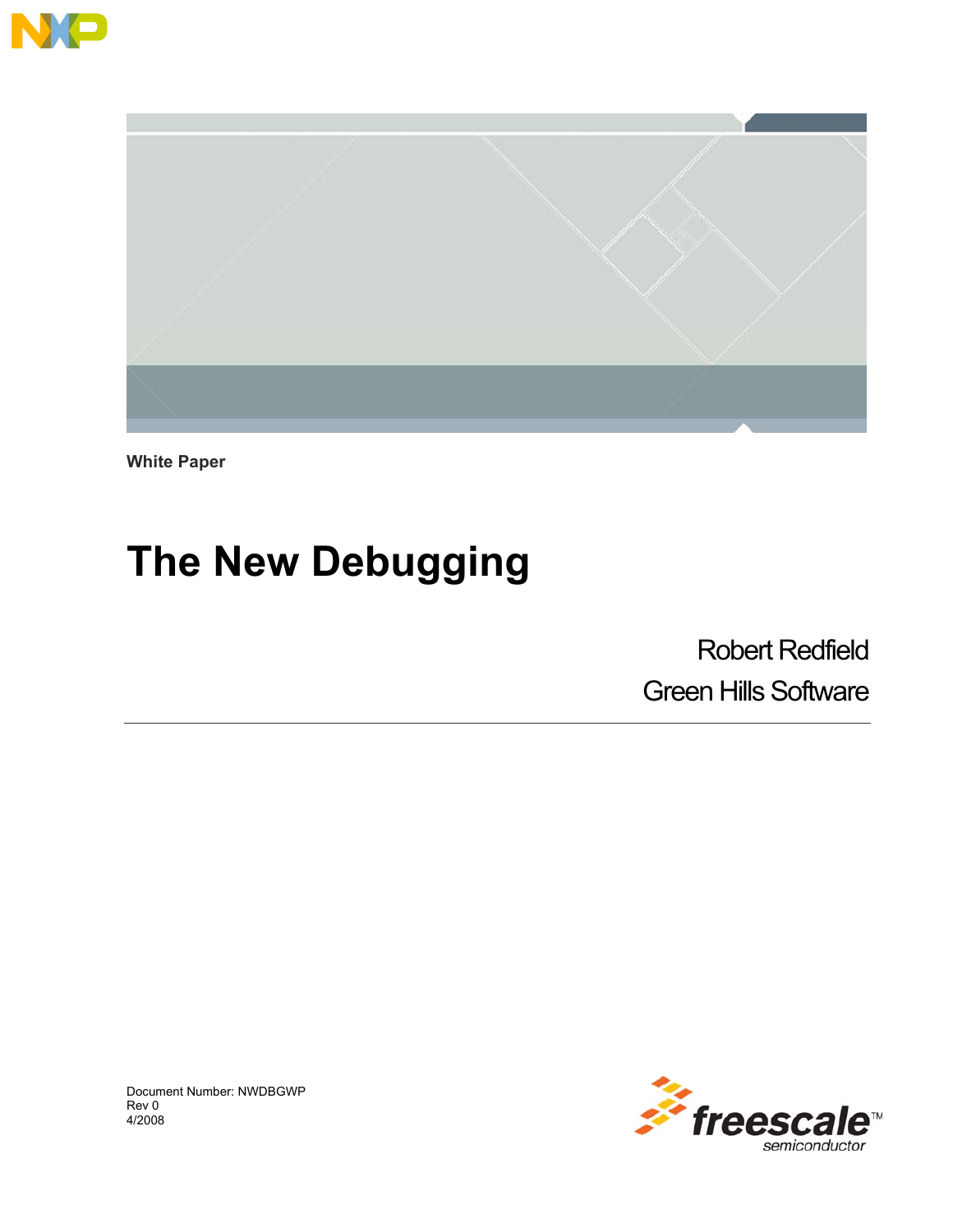

# **Overview**

Are you growing weary of claims of "next generation", "revolutionary" and "innovative" from embedded software tools providers? Are you discovering these to be nothing but marketing fluff and re-wrapped features? Need a dose of true innovation that solves real software development challenges you face while creating software for your i.MX-based products?

Freescale Semiconductor's i.MX27 and i.MX31 applications processors enable a new era of software development tools. It's a powerful marriage of silicon and software technology that produces hardware trace-assisted debugging and profiling. It's The New Debugging.

# **Contents**

| 1. | The Old Debugging                                                                   |   |
|----|-------------------------------------------------------------------------------------|---|
| 2  | Introducing "The New Debugging"                                                     | 1 |
|    | 2.1 You Can't Fix (Or Improve)<br>What You Can't See                                | 2 |
|    | 2.2 I've Mastered My Debugger and<br>Profiler, Don't Make Me Learn<br>Something New | 2 |
|    | 2.3 Do No Harm                                                                      | 6 |
|    | 2.4 A Thousand Deaths No More                                                       | 7 |
| 3  | Components of New Debugging                                                         |   |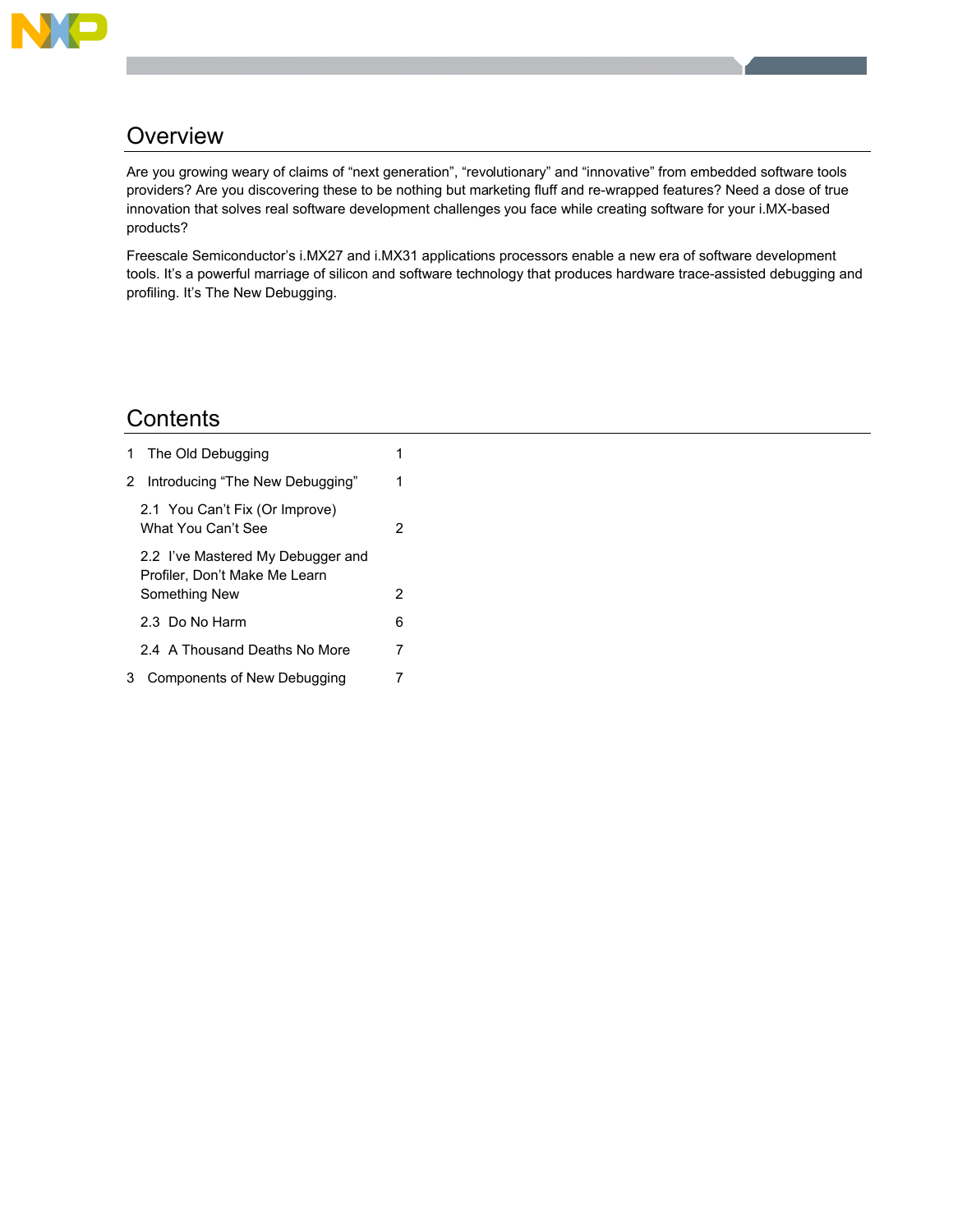

# **1 The Old Debugging**

Before we cover New Debugging, take a look at old debugging. It's what we do today.

- Day 1: Your colleagues in the test group claim that your work is "acting strangely" and "they didn't change anything." You stop working on some optimization improvements (your manager still wants ten percent speed improvement) to investigate their claim. You spend time watching the test behavior, check that the test folks have your latest work and double-check that they are using the same hardware prototype that you used. It's different, but a couple calls around the company confirm that it shouldn't be a problem. Reluctantly, you spend a day in the test room to determine if the problem is your code or code from other newly integrated components. You spend the last couple hours of the day researching what these other new components do, at a high level at least, by looking at the code and calling the authors. The other code, written by your global counterparts, is not available in source form today. You must wait until tomorrow for their help and hopefully, source code.
- Day 2: The system works right the first time. Then it fails. Then it just hangs. So, your trusted debugger comes out. You recompile the application with the debug switch turned on. In the debugger you step through the source code while the program runs on the target. You perform this repeatedly focusing where you see something suspicious, but then you realize the abnormality is because your debugger intrudes and changes the task interaction in the RTOS.
- ! Day 3: Not only are you not able to locate an obvious problem, but other application functionality changes because the system now runs more slowly. You recompile again (with the debugging switch turned off) and carefully apply some printfs. Fortunately, your JTAG connection will support this, but this technique really interferes with the timing.
- ! Day 4: Next, you instrument the code to write very small (and arcane) data to a memory location that you can read with an external device, a logic analyzer for example. Program behavior is fairly consistent in that it now fails as it does for the test group. It's difficult to interpret the many trace listings and you can't add bigger data dumps. A colleague who is good with low-level debugging and logic analyzers might be able to assist, but you would need to get his manager's approval.
- ! Day 5: You've been involved with these kinds of issues before and you know that there will be false hopes, more people involved and nervous management breathing down your neck. The problem could be bad code in an interrupt service routine, a time or heat-sensitive hardware error, or memory corruption between software tasks. If only you could simply stay in your debugger and profiler without slowing down the processor, without setting up an elaborate test structure, without recompilation and without changing a line of code.

# **2 Introducing "The New Debugging"**

Hardware trace is the first step. It brings non-intrusive visibility into the actual execution of your program through a raw history of what the microprocessor does as it runs. It may include a list of the instructions that were executed, the memory that was read or written as well as other information about the state of the processor. On Freescale's i.MX31 and i.MX27 applications processors, the trace data is collected on-chip in the embedded trace macrocell (ETM) without slowing down or intruding on the ARM® core. But hardware trace data is only the first portion of the New Debugging. The second necessary ingredient is a new software technical innovation that automatically transforms hardware trace to existing tools already known and used by software developers.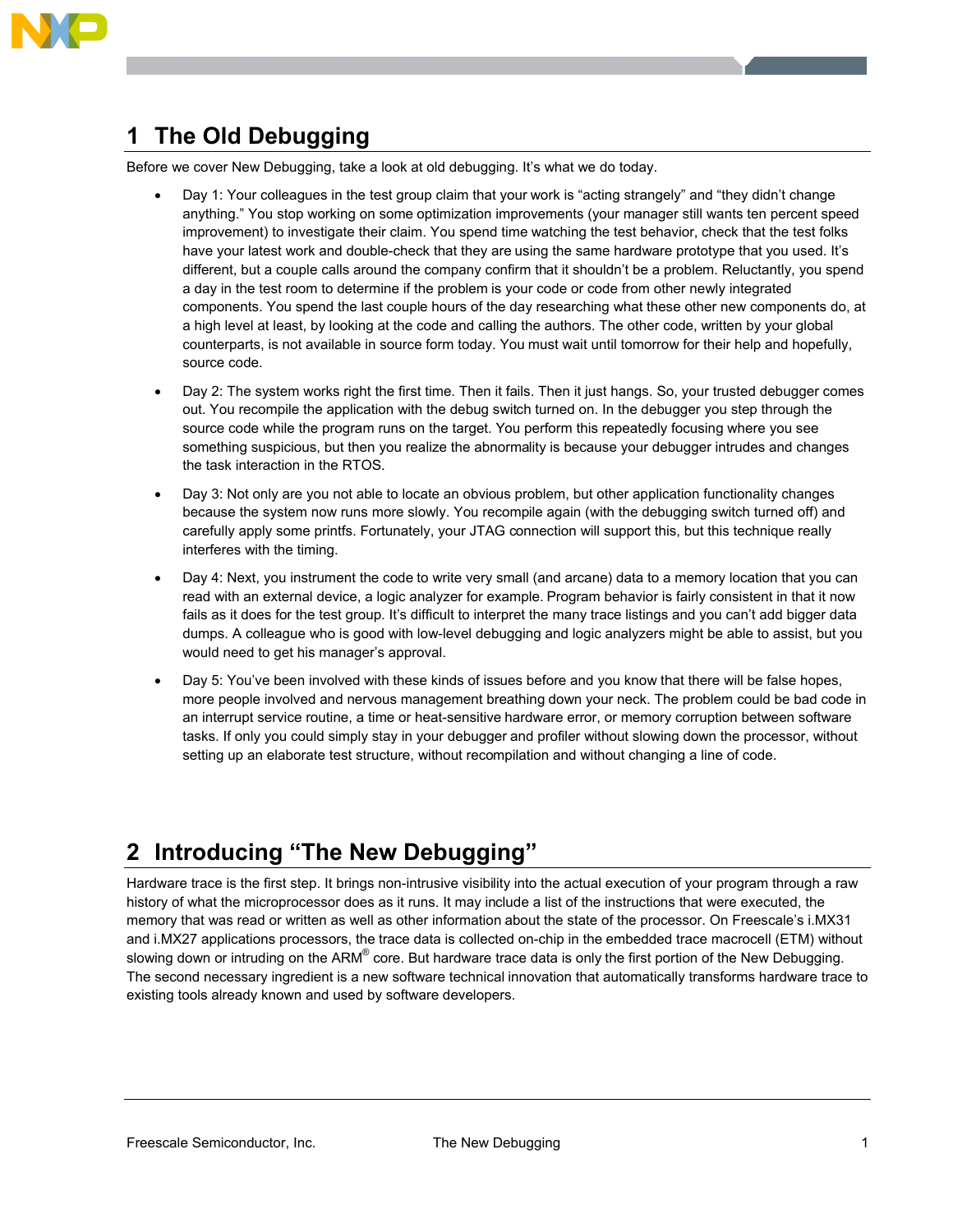

### **2.1 You Can't Fix (Or Improve) What You Can't See**

Studies show that 50 percent of product development time is spent in debugging. We debug code to either make it 1) work correctly, or 2) work better (optimize). In either scenario, the more visibility you have into exactly what the code is doing on the processor in real-time, the better.

Debugging code has evolved, of course. Our predecessors patched cables and watched blinking lights. Then came program punch cards, CRTs for looking at the mountains of assembly, single-line source level debugging, full program source level debugging with fancy windows, and finally multi-threaded multi-core debugging. However, today's debugging and analysis is essentially a repeated trial-and-error experiment observing veiled symptoms and side effects of your code's operation. In 2003, the next debugging step arrived: hardware trace-assisted development tools.

| Debugging/profiling<br>technique              | Visibility into code and processor operation                                                                             | <b>Changes program behavior?</b>                                  |  |  |
|-----------------------------------------------|--------------------------------------------------------------------------------------------------------------------------|-------------------------------------------------------------------|--|--|
| Run your application                          | None                                                                                                                     | No.                                                               |  |  |
| Profiler                                      | Fair to good but performance is averaged across<br>iterations which hides spikes and valleys, often<br>evidence of a bug | Some                                                              |  |  |
| Debugger                                      | <b>Excellent</b>                                                                                                         | Yes: halts processor or<br>requires intrusive run-time<br>monitor |  |  |
| <b>Printfs</b>                                | Limited amount of data; requires source code                                                                             | Yes, and requires<br>recompilation                                |  |  |
| Logic analyzer and software<br>trace listings | Lots of raw data but not easy to understand with<br>respect to your code                                                 | No.                                                               |  |  |
| Hardware trace-assisted                       | <b>Excellent</b>                                                                                                         | <b>None</b>                                                       |  |  |

### **2.2 I've Mastered My Debugger and Profiler, Don't Make Me Learn Something New**

Hardware trace has been available on some embedded microprocessors for nearly ten years and logic analyzers have been widely available even longer. Why haven't they been widely adopted by embedded software teams?

- Raw trace listings are difficult to use and understand with respect to the application
- ! Requires training and the mastering of another expertise
- Expensive hardware

Early trace tools did not translate the raw trace data output by the processor into the high-level software concepts that software engineers use to construct their programs. Rather, most tools simply display a list of the instructions that the processor executed and force the software engineer to manually sift through thousands or millions of instructions. Thus, most software engineers only take advantage of trace tools when they have exhausted all other debugging techniques.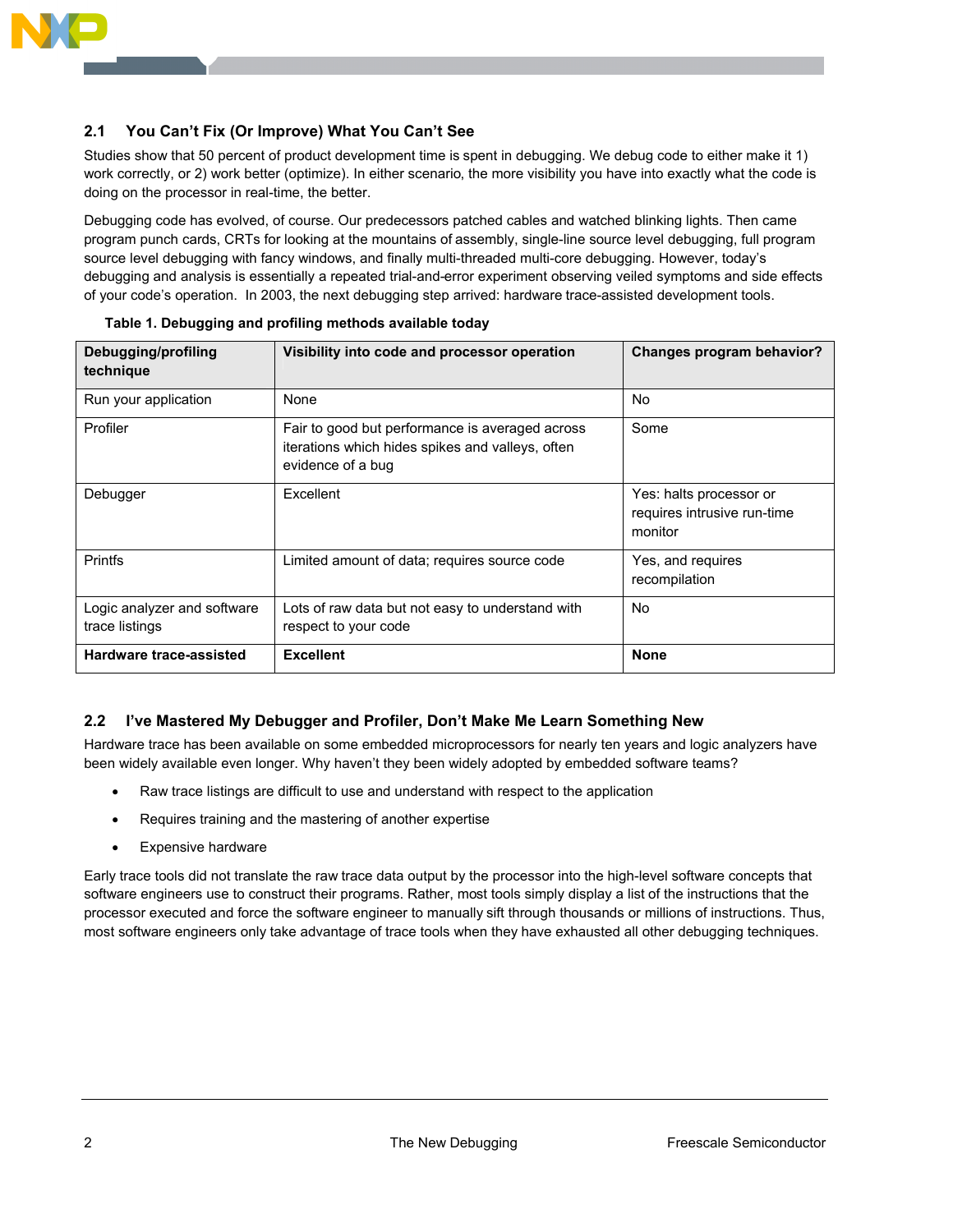

**Figure 1. A traditional trace listing shows thousands or millions of instructions that are difficult to use in the normal debugging cycle. Sophisticated triggers to filter the data are helpful, but require tedious trial-anderror.** 

| Trace List Window<br>$\Box$ d $\mathbf{x}$                                                                                                                                 |                          |                                             |            |                          |                          |                          |                          |                          |                          |                          |
|----------------------------------------------------------------------------------------------------------------------------------------------------------------------------|--------------------------|---------------------------------------------|------------|--------------------------|--------------------------|--------------------------|--------------------------|--------------------------|--------------------------|--------------------------|
| Trace Options<br>File                                                                                                                                                      |                          |                                             |            |                          |                          |                          |                          |                          |                          |                          |
|                                                                                                                                                                            |                          |                                             |            |                          |                          |                          |                          |                          |                          |                          |
| 日暮昼                                                                                                                                                                        | X                        | D:\Green\trace_demo\txdemo.tra<br>Filename: |            |                          |                          |                          |                          |                          |                          |                          |
| 0x1018<br>Trigger Position:<br><b>Trace Buffer</b><br>A,<br>0x1000<br>Pre-Trigger Range:<br>Set a trigger to begin collecting trace data.<br>0x1000<br>Post-Trigger Range: |                          |                                             |            |                          |                          |                          |                          |                          |                          |                          |
| <b>Address</b>                                                                                                                                                             | Instruction              |                                             | Opcode     | Mode                     | Executed                 | Cycles                   | Data Address             | Data                     | Data Access              |                          |
| 0x000024f0                                                                                                                                                                 | LDMIA                    | SP!, {R8, R9, PC}                           | 0xe8bd8300 | ARM                      | Yes                      | 20                       | 0x000084dc               | 0x00000000 R             |                          | $\blacktriangle$         |
|                                                                                                                                                                            | $\overline{\phantom{0}}$ |                                             |            | $\overline{\phantom{0}}$ | $\overline{\phantom{0}}$ | $\overline{\phantom{a}}$ | 0x000084e0               | 0x00005184 R             |                          |                          |
|                                                                                                                                                                            |                          |                                             |            | ۰                        | ۰                        | ۰                        | 0x000084e4               | 0x00001444 R             |                          |                          |
| 0x00001444                                                                                                                                                                 | в                        | Oxffffff90(fader entr Oxeaffffe4            |            | ARM                      | Yes                      | 22                       | $\overline{\phantom{0}}$ | $\overline{\phantom{a}}$ | $\overline{a}$           |                          |
| 0x000013dc                                                                                                                                                                 | MOV                      | R1, R4, ASR 31                              | 0xe1a01fc4 | ARM                      | Yes                      | 4                        |                          |                          | ۳                        |                          |
| 0x000013e0                                                                                                                                                                 | AND                      | R1, R1, 63                                  | 0xe201103f | ARM                      | Yes                      | 4                        | $\overline{\phantom{a}}$ | $\overline{\phantom{a}}$ | $\overline{\phantom{0}}$ |                          |
| 0x000013e4                                                                                                                                                                 | ADD                      | R1, R4, R1                                  | 0xe0841001 | ARM                      | Yes                      | 4                        |                          |                          | ۳                        |                          |
| 0x000013e8                                                                                                                                                                 | BIC                      | R1, R1, 63                                  | Oxe3c1103f | ARM                      | Yes                      | $\overline{4}$           | $\overline{\phantom{0}}$ | $\overline{\phantom{a}}$ | $\qquad \qquad -$        |                          |
| 0x000013ec                                                                                                                                                                 | SUB                      | R1, R4, R1                                  | 0xe0441001 | ARM                      | Yes                      | 4                        |                          |                          |                          |                          |
| 0x000013f0                                                                                                                                                                 | CMP                      | R5, R1                                      | 0xe1550001 | ARM                      | Yes                      | $\overline{4}$           |                          | $\overline{\phantom{0}}$ | L,                       |                          |
| 0x000013f4                                                                                                                                                                 | <b>BLE</b>               | Ox8(fader entry+0x3c Oxda000002             |            | ARM                      | No                       | 4                        |                          |                          |                          |                          |
| 0x000013f8                                                                                                                                                                 | NOV                      | RO, 1                                       | Oxe3a00001 | ARM                      | Yes                      | $\overline{4}$           | $\overline{\phantom{0}}$ | $\overline{\phantom{0}}$ | $\overline{\phantom{0}}$ |                          |
| 0x000013fc                                                                                                                                                                 | <b>BL</b>                | Oxfffffff38(setLEDStat Oxebffffce           |            | ARM                      | Yes                      | 12                       |                          |                          |                          |                          |
| 0x0000133c                                                                                                                                                                 | STMDB                    | SP!, (R8, R9)                               | 0xe92d0300 | ARM                      | Yes                      | 8                        | 0x000084e0               | 0x00000000               | IJ                       |                          |
|                                                                                                                                                                            | ۳                        |                                             |            | ÷,                       | ۳                        | ÷                        | 0x000084e4               | Ox00518401 W             |                          |                          |
| 0x00001340                                                                                                                                                                 | <b>NOV</b>               | R1, RO                                      | 0xe1a01000 | ARM                      | Yes                      | 4                        | $\overline{\phantom{a}}$ |                          | ÷                        |                          |
| 0x00001344                                                                                                                                                                 | LDR                      | R9, [PC, 0x144] (0x1490) 0xe59f9144         |            | ARM                      | Yes                      | 8                        | 0x00008480               | 0x01010101 R             |                          |                          |
| 0x00001348                                                                                                                                                                 | LDR                      | RO, [R9]                                    | 0xe5990000 | ARM                      | Yes                      | 8                        | 0x00001490               | 0x00004b4c R             |                          |                          |
| 0x0000134c                                                                                                                                                                 | LDR                      | RO, [RO]                                    | 0xe5900000 | ARM                      | Yes                      | 12                       | 0x00004b4c               | 0x1000000c R             |                          |                          |
| 0x00001350                                                                                                                                                                 | <b>MVN</b>               | R2, 1                                       | Oxe3e02001 | ARM                      | Yes                      | $\overline{4}$           | $\overline{\phantom{0}}$ | $\overline{\phantom{a}}$ | $\qquad \qquad -$        |                          |
| 0x00001354                                                                                                                                                                 | <b>AND</b>               | RO, RO, R2                                  | 0xe0000002 | ARM                      | Yes                      | $\overline{4}$           | ÷.                       | ۳                        | ÷                        |                          |
| 0x00001358                                                                                                                                                                 | AND                      | R1, R1, 1                                   | 0xe2011001 | ARM                      | Yes                      | $\overline{4}$           | $\overline{\phantom{a}}$ | $\overline{\phantom{0}}$ | $\overline{\phantom{0}}$ |                          |
| 0x0000135c                                                                                                                                                                 | ORR                      | RO, RO, R1                                  | 0xe1800001 | ARM                      | Yes                      | 4                        |                          |                          | ۰                        |                          |
| 0x00001360                                                                                                                                                                 | LDR                      | R9, [PC, 0x128] (0x1490) 0xe59f9128         |            | ARM                      | Yes                      | 8                        | 0x00200000               | 0x00000006 R             |                          |                          |
| 0x00001364                                                                                                                                                                 | LDR                      | R1, [R9]                                    | 0xe5991000 | ARM                      | Yes                      | 8                        | 0x00001490               | 0x00004b4c R             |                          | $\overline{\phantom{a}}$ |
|                                                                                                                                                                            |                          |                                             |            |                          |                          |                          |                          |                          |                          |                          |

On Freescale's i.MX31 and i.MX27 applications processors, hardware trace data can be captured, transformed and fed to several tools already familiar to software developers.

In the trace-assisted debugger, called TimeMachine, you simply step forward and backward through your code, set breakpoints (forward or backward in program execution), look at variables, registers, call stacks and memory locations in the same way you always do with a traditional debugger. This is one component of the New Debugging.

A traditional profiler profits greatly when trace-assisted because its biggest drawback, intrusion, is eliminated. Traditional profilers give you statistical information about how often each part of your program ran. This data is collected by either periodically sampling the program counter or by instrumenting the object code. An array of the program counters is incremented for each program location as it is encountered. This raw information is then correlated to the time spent in each task, function and source code line in your program.

However, this information comes with costs that often disqualify it as an everyday debugging tool:

- ! A traditional profiler halts your system periodically to sample the program counter or modifies your executable, thereby changing the behavior of your program
- Storing the profiling information on embedded systems is often a challenge because either additional memory or a way to transmit this information as the system runs is required
- ! Your code size may be increased, potentially making it too large to fit into the limited memory available on many embedded systems
- Samples are averaged, veiling the actual code performance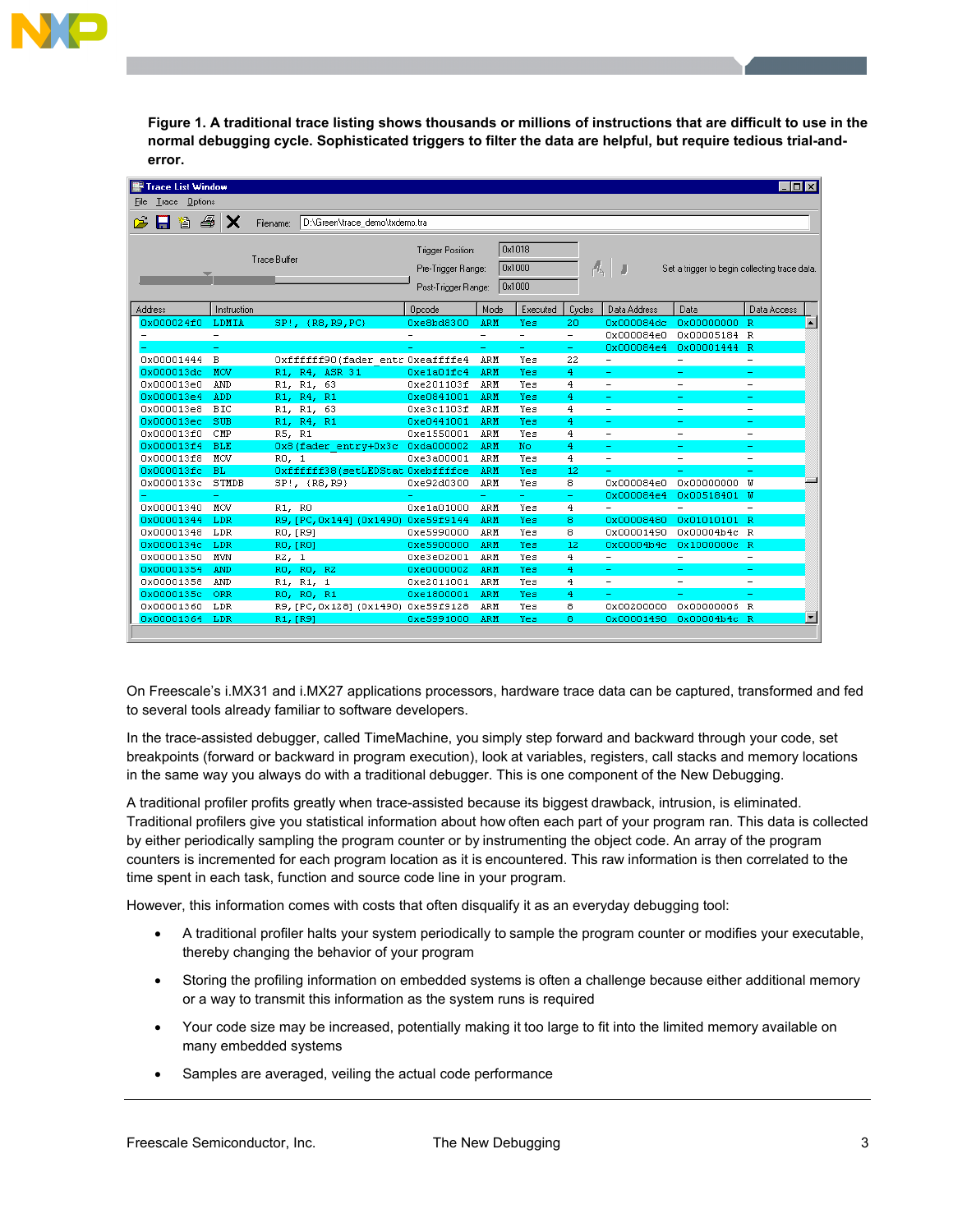

Here's an example showing how statistical sampling veils the view of actual execution from you. If a function executes 100 times, taking 100 cycles for 99 times it's executed, and then taking 10,100 cycles the final time, the traditional profiler will say that the function takes an average of 20,000/100 = 200 cycles per call. The one unusual run that took 10,100 cycles is veiled and chances are good that your bug is associated with that one unusual run.

In contrast, trace-assisted profiling removes these drawbacks because the data has these characteristics:

- Collected in real-time
- Does not slow down the processor
- Does not require instrumentation
- Samples are not averaged

As we've seen, you gain unprecedented visibility into your code through a trace-assisted debugger and profiler. However, the i.MX trace data now enables two more powerful views of execution.

PathAnalyzer shows a graphical view of your program's call stack over time and over number of instructions. Because the data is graphically represented and time stamped, anomalies often arise in unexpected areas of your code. For example, a developer uses iterative calls to perform a routine

**Figure 2. A debugger with reverse execution. Note the blue arrow icons on the top of the debugger that are the reverse execution equivalent of the traditional (forward) green arrow icons. Other than that, it's the same debugger with the same features that you're already comfortable with.**

 $quicksort$   $r$  and observes that the application suspiciously runs much faster than expected. Why? She scans the PathAnalyzer graph, shown in Figure 4. It shows her that the sorting took 6,200 instructions. She then sees something odd in the quicksort region. Each inverted orange peak (red X) marks a sorted item in the list, and she sees far fewer of these than expected. That's her clue. She clicks one of the peaks, which puts her in the debugger at that exact line of code and execution point. She views variables and memory, steps backward, views them again and solves the problem.

**Figure 3. Trace-assisted debugging lets you see registers, variables and call stacks at any point in execution.** 

| <b>Register View</b> |            |   |                                     |                       |
|----------------------|------------|---|-------------------------------------|-----------------------|
| File<br>View         | Format     |   |                                     |                       |
| mi                   | đФ<br>। ದಿ | 4 |                                     |                       |
| Processor            |            |   |                                     |                       |
| Name                 | Value      |   | MemoryView1                         |                       |
| E General            |            |   | HEX DEC BIN FLT FIX                 |                       |
| R <sub>O</sub>       | 0x00000000 |   | list<br>Address:                    |                       |
| R1                   | 0x02012fc0 |   |                                     |                       |
| R <sub>2</sub>       | 0x0201350c |   | 0x00008544                          | $\ldots$ 4Pat.        |
| R <sub>3</sub>       | 0x020a760c |   | 0x0000854c<br>0x00008554            | . 1<br>$\ldots$ DElle |
| R <sub>4</sub>       | 0x020a720c |   | 0x0000855c                          | nasa Fasa             |
| R <sub>5</sub>       | 0x020b5410 |   | 0x00008564                          | $\ldots$ TBob.        |
| R6                   | 0x00000000 |   | 0x0000856c                          |                       |
| R7                   | 0x02013024 |   | 0x00008574                          | $\ldots$ dfax.        |
| R <sub>8</sub>       | 0x020129b8 |   | 0x0000857c                          | .                     |
| R <sub>9</sub>       | 0x020a53b0 |   | 0x00008584<br>0x0000858c            | tMarc<br>us!          |
| R10                  | 0x00000003 |   |                                     |                       |
| FP                   | 0x020a52f8 |   |                                     |                       |
| <b>TP</b>            | 0x00000000 |   | Click on the fields to make changes |                       |
| SP                   | 0x020a52b0 |   |                                     |                       |
| LR                   | 0x02013fd0 |   |                                     |                       |
| PC                   | 0x0200832c |   |                                     |                       |
| CPSR                 | 0x800000d3 |   |                                     |                       |
|                      |            |   |                                     |                       |
|                      |            |   |                                     |                       |

| $-10x$<br>demoryView1                     |      |                    |          |          |          |          |                |              |                  |         |          |
|-------------------------------------------|------|--------------------|----------|----------|----------|----------|----------------|--------------|------------------|---------|----------|
|                                           |      | EX DEC BIN FLT FIX | 1 byte   |          | $\times$ |          | $989 \times y$ | 眉            | Ф<br><b>STOP</b> |         |          |
| dress:                                    | list |                    |          |          |          |          |                |              |                  |         |          |
| 1x00008544                                |      | $\ldots$ 4Pat.     | $\Omega$ | $\Omega$ | 133      | 52       | 80             | 97           | 116              | o       | x[2]     |
| 3x0000854c                                |      | . 1                | $\circ$  | $\circ$  | $\circ$  | $\cup$   | 49             | $\circ$      | о                | $\circ$ | .        |
| Dx00008554                                |      | $\ldots$ DElle     | o        | $\circ$  | 133      | 68       | 69             | 108          | 108              | 101     | x[3]     |
| 0x0000855c                                |      | $n_{1}$ ,          | 110      | 0        | 0        | 0        | 33             | n            | n                | ٥       | $\cdots$ |
| 1x00008564                                |      | $\ldots$ TBob.     | 0        | 0        | 133      | 84       | 66             | 111          | 98               | 0       | x[4]     |
| 3x0000856c                                |      | 1.1.1.1            | Ō        | $\Omega$ | $\Omega$ | $\Omega$ | 22             | 1            | $\Omega$         | o       | .        |
| 3x00008574                                |      | $\ldots$ dex.      | $\circ$  | 0        | 133      | 100      | 77             | 97           | 120              | $\circ$ | x[5]     |
| Dx0000857c                                |      | . <i>.</i>         | n        | n        | $\circ$  | $\circ$  | 59             | $\mathbf{1}$ | n                | $\circ$ | $\cdots$ |
| Dx00008584                                |      | tMarc              | $\circ$  | n        | 133      | 116      | 77             | 97           | 114              | 99      | x[6]     |
| 0x0000858c                                |      | us!                | 117      | 115      | 0        | 0        | 33             | 1            | $\Omega$         | 0       | .        |
|                                           |      |                    |          |          |          |          |                |              |                  |         |          |
| ick on the fields to make changes<br>.bss |      |                    |          |          |          |          |                |              |                  |         |          |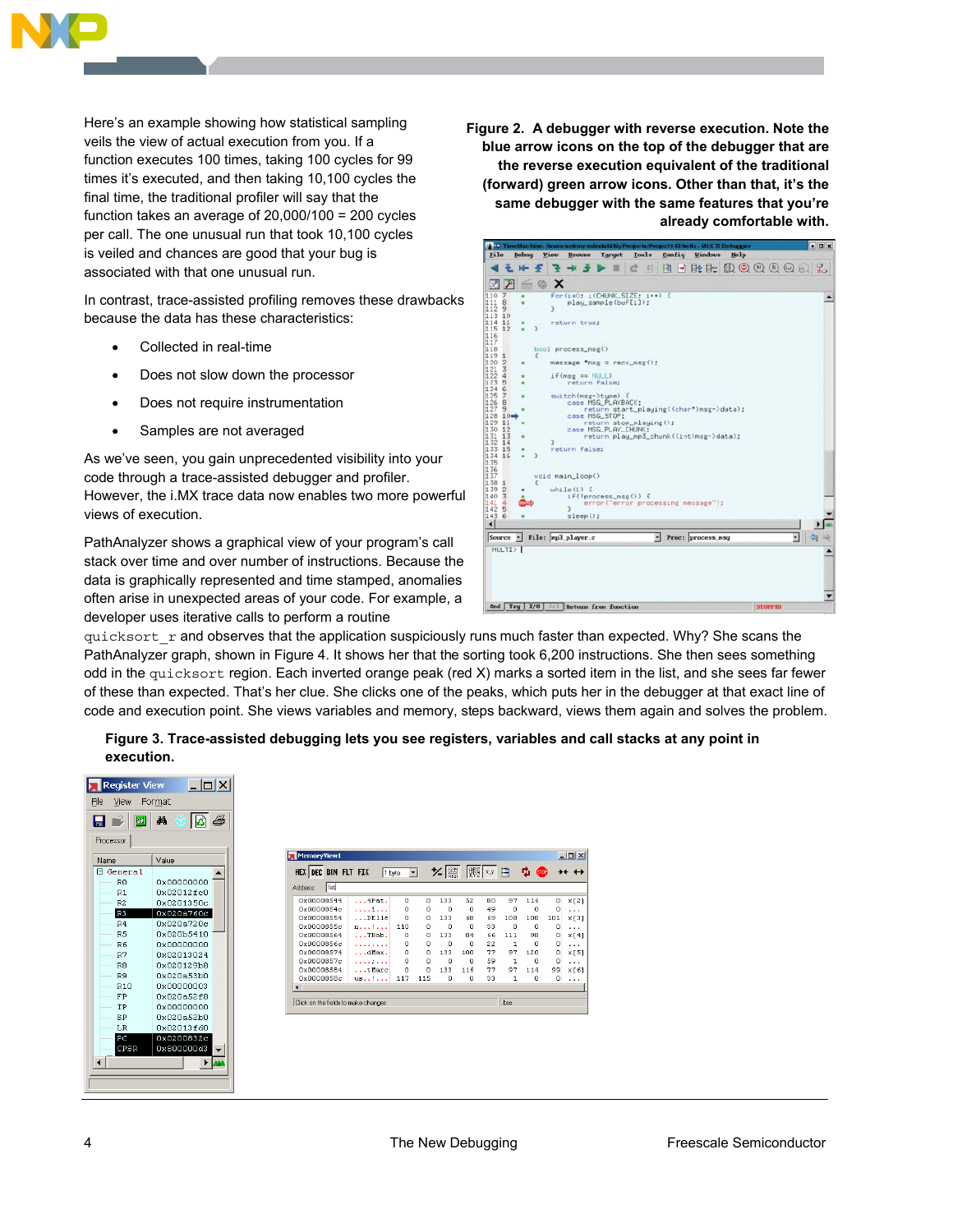

As with the trace-assisted debugger and profiler, there is no processor intrusion, recompilation or instrumentation necessary.

**Figure 4. The PathAnalyzer shows the function stack (y-axis) versus time. The graphical representation often reveals software flaws not visible in a debugger or profiler.** 



Another new trace-assited view into your application shows RTOS tasks, kernel calls, context switches, semaphores and more, versus time. It's called EventAnalyzer. As with PathAnalyzer there is no processor intrusion, recompilation or instrumentation and you can go forward and backward in program execution. EventAnalyzer is especially powerful for multicore applications running multiple tasks.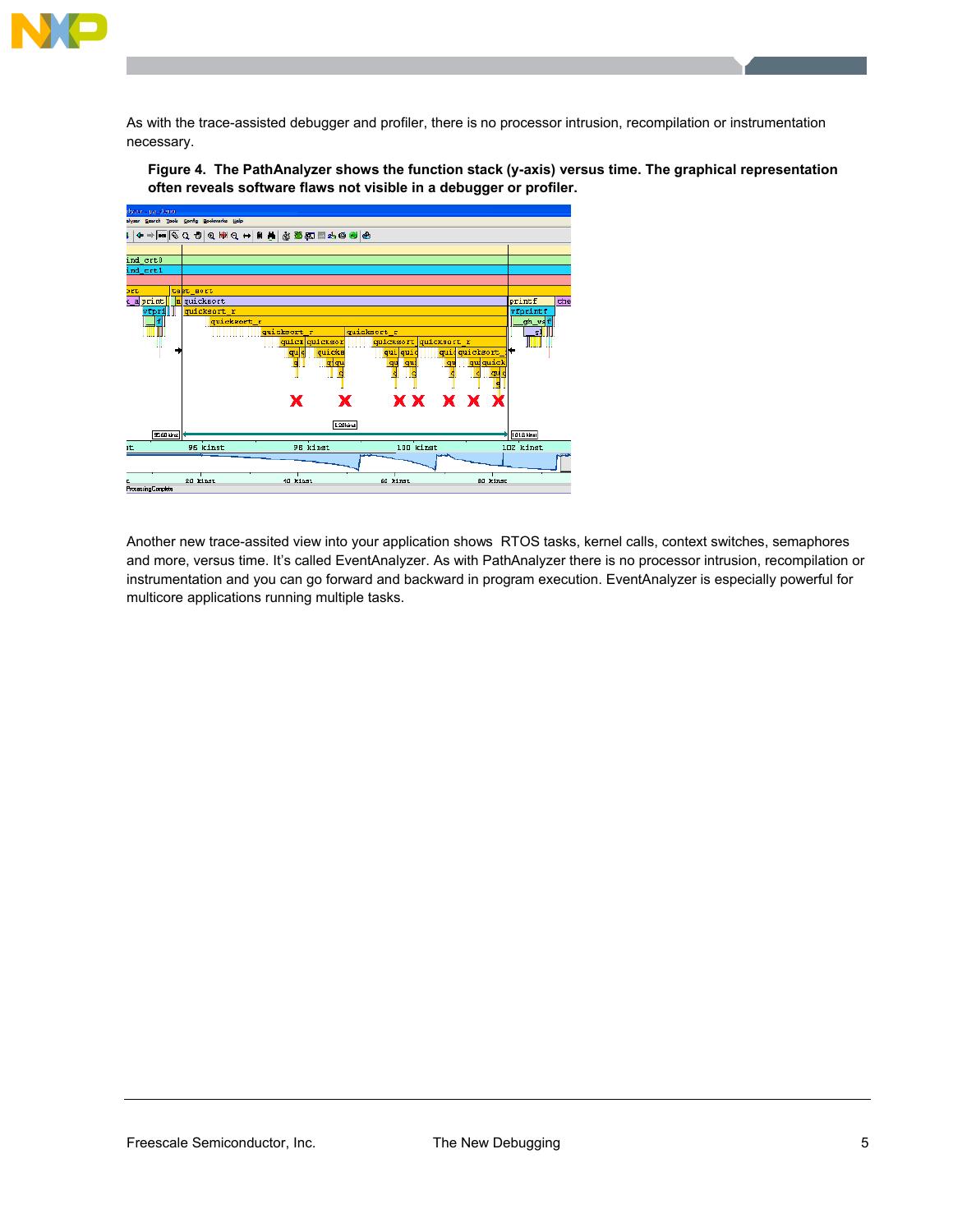![](_page_7_Picture_0.jpeg)

![](_page_7_Figure_1.jpeg)

**Figure 5. The EventAnalyzer charts RTOS-level events (y-axis) versus time. Shown here is an RTOS semaphore.** 

### **2.3 Do No Harm**

Software trace and code instrumentation that produce software trace logs have been around a long while. This type of instrumentation is effective for certain applications but hardware trace has several advantages and no downside, especially for embedded systems.

First, software trace requires you to instrument your code. If you have an existing code base that does not have trace instrumentation, it will take days of trial-and-error to find the right locations, the right values and right volume of reporting. If you neglect to instrument some functions, you may spend a good deal of time investigating the wrong cause of your bug. And what if you don't even have source code available?

A second advantage of hardware trace is that it often has the ability to provide data values along with each instruction that is executed. This allows you to see the values that caused the program to take the incorrect execution path, which gives you more insight into what caused the problem and how to fix it. While you can certainly log values with software trace, it is impractical to log more than a few. If a bug occurs and you did not instrument one necessary value, then you may not be able to find the cause of your bug.

Finally, the most important advantage that hardware trace data has over instrumentation, especially for embedded systems, is that it does not require changing any aspect of your program to collect the data. This is vital for applications that may involve timing errors, interrupt latency issues or other bugs that only appear in certain combination of events.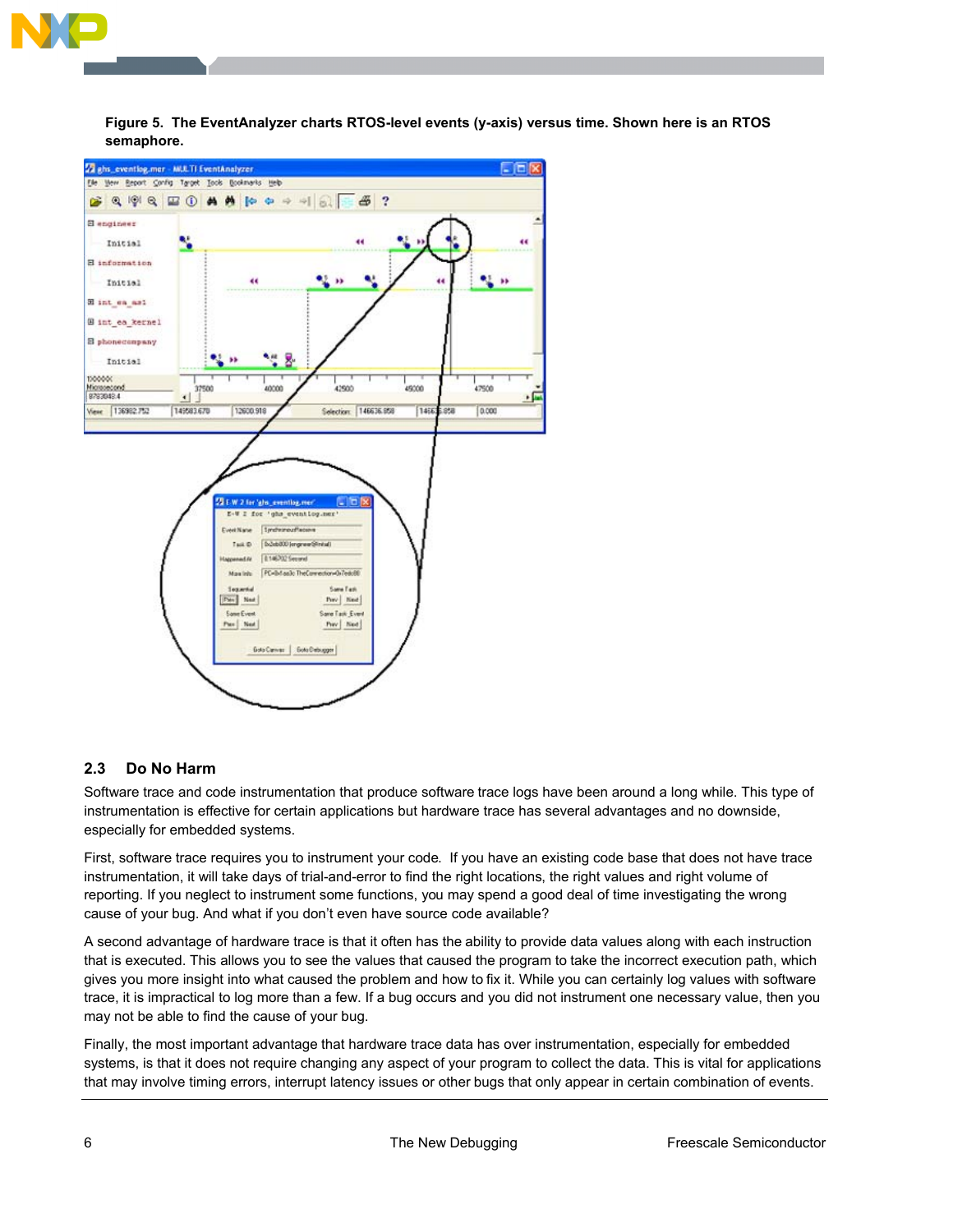![](_page_8_Picture_0.jpeg)

Additionally, it is often impractical to instrument code in interrupt handlers or other timing-sensitive code. In nearly all high-reliability applications, you must certify and test the final code without any instrumentation, and software trace almost certainly cannot be enabled in production code, making it impossible to use software trace to track down bugs that appear in the production version of the code.

### **2.4 A Thousand Deaths No More**

One of the insidious traits of debugging without trace is the need to repeatedly run the program in order to reproduce the problem within the debugger or custom test harness.

Some bugs take several minutes, hours, or even days to reproduce. Other bugs don't even repeat reliably and you must try certain sequences many times in trial-and-error fashion. If you step past the bug in the debugger, you have to start all over again. In contrast, New Debugging captures the bug (and your program state) at the time of execution and stores it away for you. You then use the trace-assisted tools to zero in by running backward and forward until you see the issue and then, the bug itself.

# **3 Components of New Debugging**

The main components of trace-assisted debugging on the Freescale i.MX31 and i.MX27 applications processors are:

**Hardware** 

- i.MX27 or i.MX31 ADS board
- SuperTrace Probe

#### **Software**

- MULTI™ IDE
- ! TimeMachine™ Debugger, Profiler and PathAnalyzer
- EventAnalyzer

For more information, visit the Green Hills website at www.ghs.com.